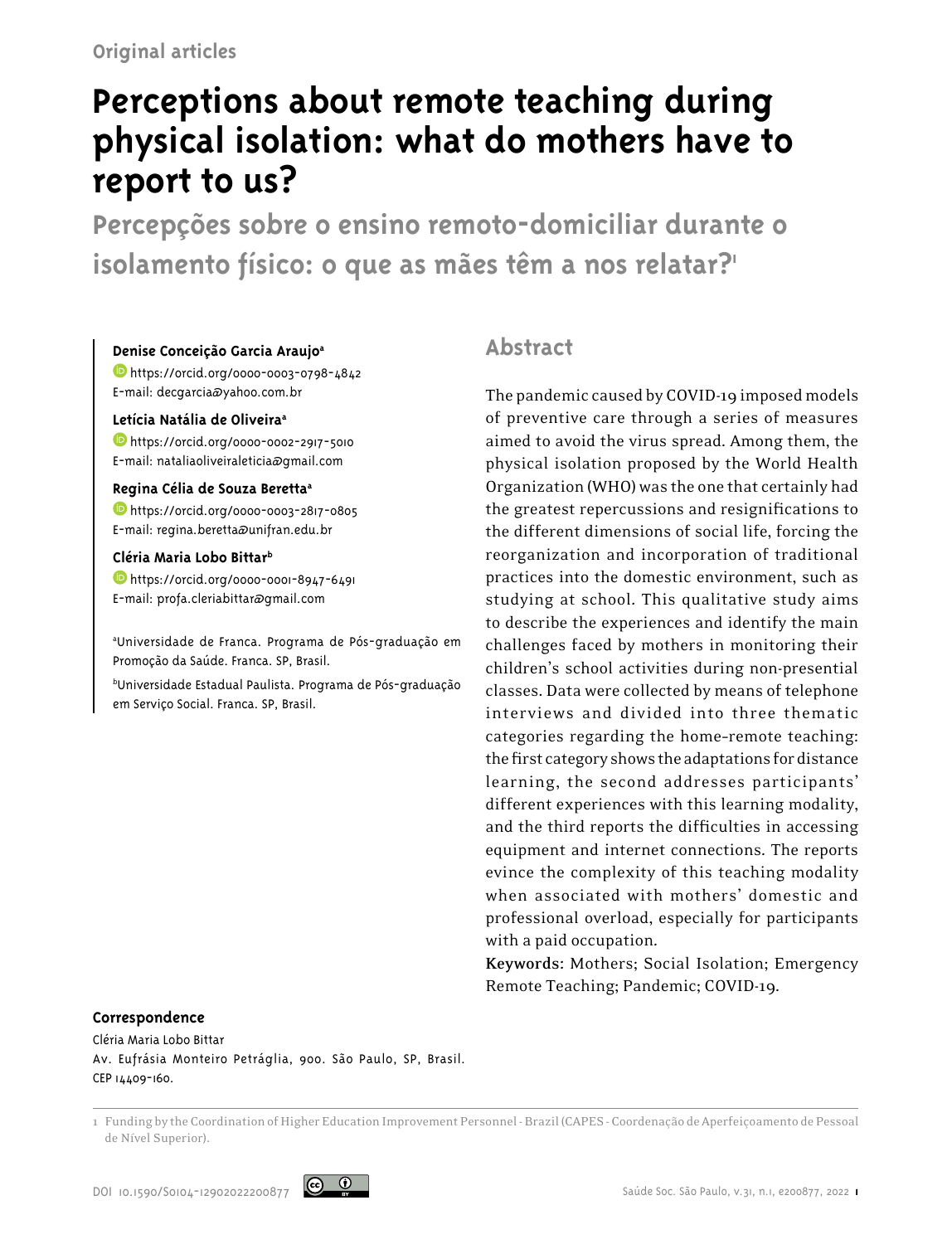### **Resumo**

A emergência da pandemia ocasionada pela covid-19 impôs modelos de cuidados preventivos, por meio de ações adotadas para evitar o agravamento da disseminação viral. Dentre essas medidas, o isolamento físico proposto pela Organização Mundial de Saúde (OMS) foi o que certamente trouxe maiores repercussões e ressignificações para as diferentes dimensões da vida social. Atividades habituais, como ir à escola passaram, a ser incorporadas ao ambiente domiciliar, reorganizando práticas tradicionais já estabelecidas socialmente. Este estudo qualitativo objetiva descrever as experiências das mães e identificar quais os principais desafios em relação ao acompanhamento das atividades escolares de seus filhos durante as aulas não presenciais. Para esta finalidade, foram realizadas entrevistas por meio telefônico. Os relatos foram divididos em três categorias temáticas a respeito do ensino remoto-domiciliar, na qual a primeira mostra as adaptações para o novo modelo de ensino, a segunda categoria abarca as diferentes experiências e a terceira aborda as dificuldades de acesso aos equipamentos e conexões. Por meio dos relatos, nota-se o quanto se torna complexa a experiência dessa modalidade de ensino quando associada à sobrecarga de afazeres domésticos e profissionais das participantes dentro de seus lares. Esta queixa é mais intensa entre as participantes que exercem profissão remunerada.

**Palavras-chave:** Mães; Isolamento Social; Educação a Distância; Pandemia; covid-19.

### **Introduction**

The new coronavirus (SARS-CoV-2) pandemic brought unthinkable changes, such as the closure of schools since March 2020, in Brazil. According to Unesco (2020), millions of children and teenagers have suffered the impacts of emergency remote teaching.

Homes of millions of students around the world suddenly had to adapt to remote teaching, thus affecting family life. Adults work and women are expected to take care of family members, food, and home in the same space. In this process, mothers also started to perform the so-called *home office*. Thus, housework, paid work, and remote teaching converged to the home, a space shared by the members of the household.

The reorganization of the dynamics and tasks in a house can be quite laborious for the household, but it can also be seen as a possible opportunity for closer ties with the children along with physical isolation (UNESCO, 2020).

The educational monitoring of mothers with their children, commonly carried out before the covid-19 pandemic, was based on subsidizing a pedagogical reinforcement of school content. Teachers previously worked on monitoring in the classroom. However, the new educational demands directed at mothers and their children now involve assistance, guidance, and explanation of school content with the help of teachers remotely.

In view of the new reality, we shall analyze the consequences of remote teaching for mothers that accumulate household chores and are in charge of monitoring their children's entire school routine. In many cases, mothers need to reconcile this new routine with paid work.

Such behaviors expected of mothers are socially based on a patriarchal society. Federici (2019) points out the "myth of female work" hereby women are totally capable and efficient, involving household chores and childcare. Inequalities in gender relations condition women's experiences and are intrinsically linked to the categories of social class and race, which give them situations of greater risk or vulnerability, according to Biroli (2018). The results are economic losses, higher unemployment rates, greater exposure to domestic violence and other determinants.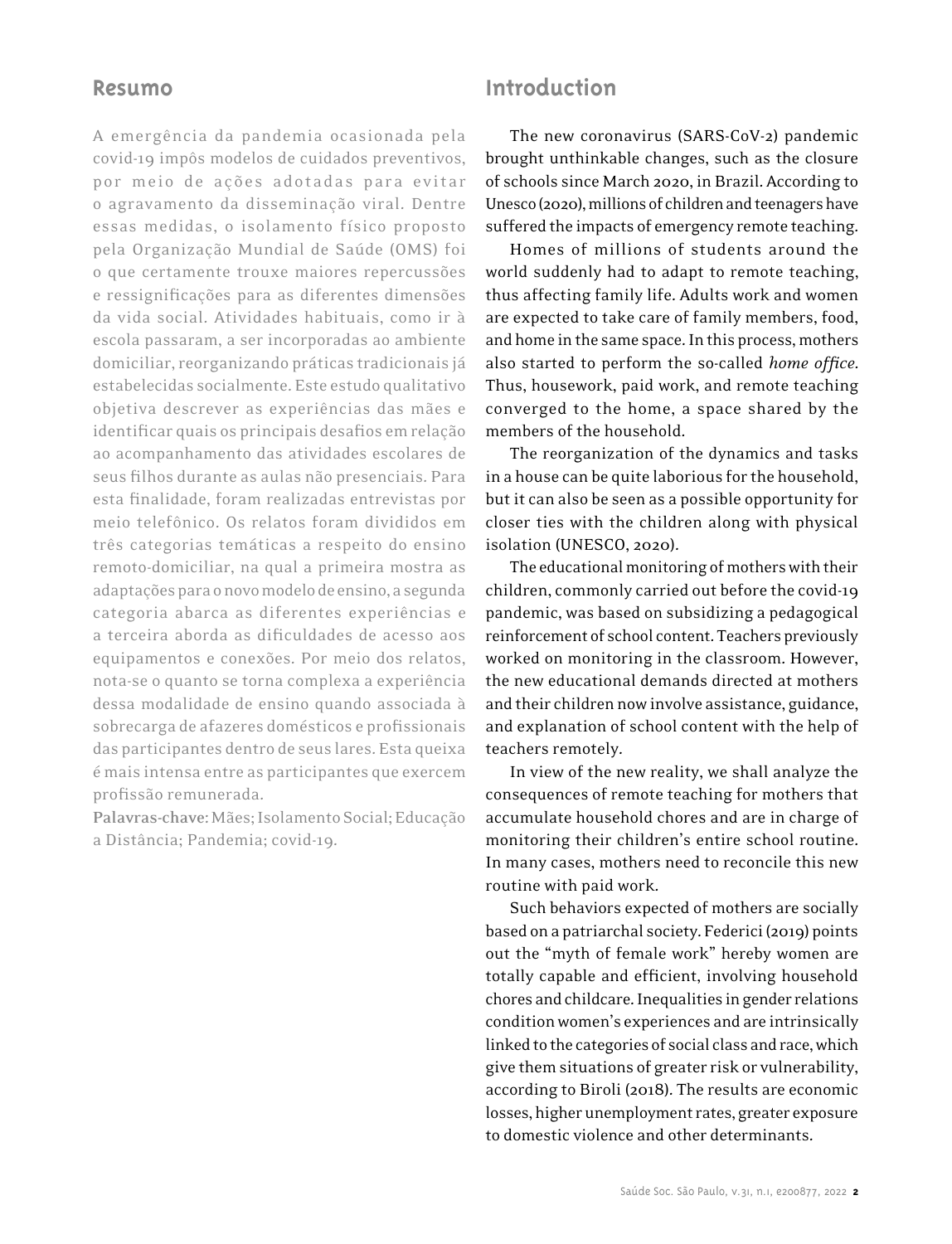### **Pandemic, mothers, and remote teaching**

The Law of Guidelines and Bases of Education (LDB - *Lei de Diretrizes e Bases da Educação*), promulgated by Law No. 9,394, suggests in article 2 that education is an obligation of the State and the household, supported by the ideals of freedom, and mutual companionship. The absolute and continuous student progress is the objective aimed (Brasil, 1996).

However, with the interruption of in-person classes in view of the physical distance measures recommended by the World Health Organization (WHO), it was up to the Governments - Federal and State - to ensure the precepts arising from the LDB and provide emergency educational measures in order to reduce damage for all students directly affected by physical isolation (Brasil, 2020).

Since the first half of 2020, remote teaching brought out numerous implementation challenges. The first one concerns access to the necessary technological equipment and internet connection. Couto, Couto, and Cruz (2020) explain that socioeconomic inequalities commonly accompany digital exclusion, reinforcing the condition of social vulnerability of part of the population.

In Brazil, digital inclusion is far from becoming a reality. Internet costs are high and not compatible with the financial power of the majority of the population, despite the right to communication and freedom of expression are guaranteed in the Federal Constitution of 1988. Access to the internet is extremely important to remote teaching, enabling access to information, providing knowledge and critical thinking. It expands the possibility of exercising citizenship for children and teenagers. However, a recent survey showed that 6% of the Brazilian population from 9 to 17 years (approximately 1.6 million children and adolescents) do not have home access to the internet, which undoubtedly increases the already extensive gap of inequalities that separate them from other children, whose guaranteed access to the internet does not affect their access to school content (Internet Management Committee – *Comitê Gestor da Internet*, 2020).

In this pandemic, remote learning is unveiling the different faces of social disparities, including

digital *apartheid*. The need to use new, expensive, and inaccessible technologies for a large portion of the population can contribute to perpetuating exclusion, creating an even greater gap between those who have and those who do not have access to technological innovations in communication and information.

Data from the Brazilian Institute of Geography and Statistics (IBGE - *Instituto Brasileiro de Geografia e Estatística*, 2018) indicate that the existence of microcomputers in households in the Southeast region was 49.7% and the number of households with *tablets* represented only 15.4%. As for the availability and use of the internet in households, the numbers stood at 84.8% in 2018. Such data portray the difficulty faced by a portion of society in having access to digital content, aggravating the effectiveness of emergency public education policies during the current context of physical distance.

In such cases, teaching and learning process may be disrupted because they are unable to access the teaching material and complete the activities autonomously. Moreover, students may not be able to enjoy an adequate place to carry out educational activities, exposing the vulnerability of many families during the pandemic, given poverty (Cano; Figueiredo; Souza, 2016).

In this case, the fundamental and laborious role of mothers stands out, because they are responsible to carry out and monitor remote teaching. Thus, social responsibilities increase in association with an intense mental load that the current scenario imposes. The unequal division of home care between the genders makes women feel more responsible to provide a safe and healthy environment for all family members. In this aspect, Macêdo (2020) states that the naturalization of the subordinate position occupied by women can cause them serious emotional exhaustion.

Mothers abruptly suffered for the directed intensification in their work journey, including remote work and home-remote teaching, with the contemporary aggravating factor: physical distancing. It is an arduous and unattainable mission to conduct and manage these "multiple journeys" along with daily tasks (Salgado, 2019). Fear,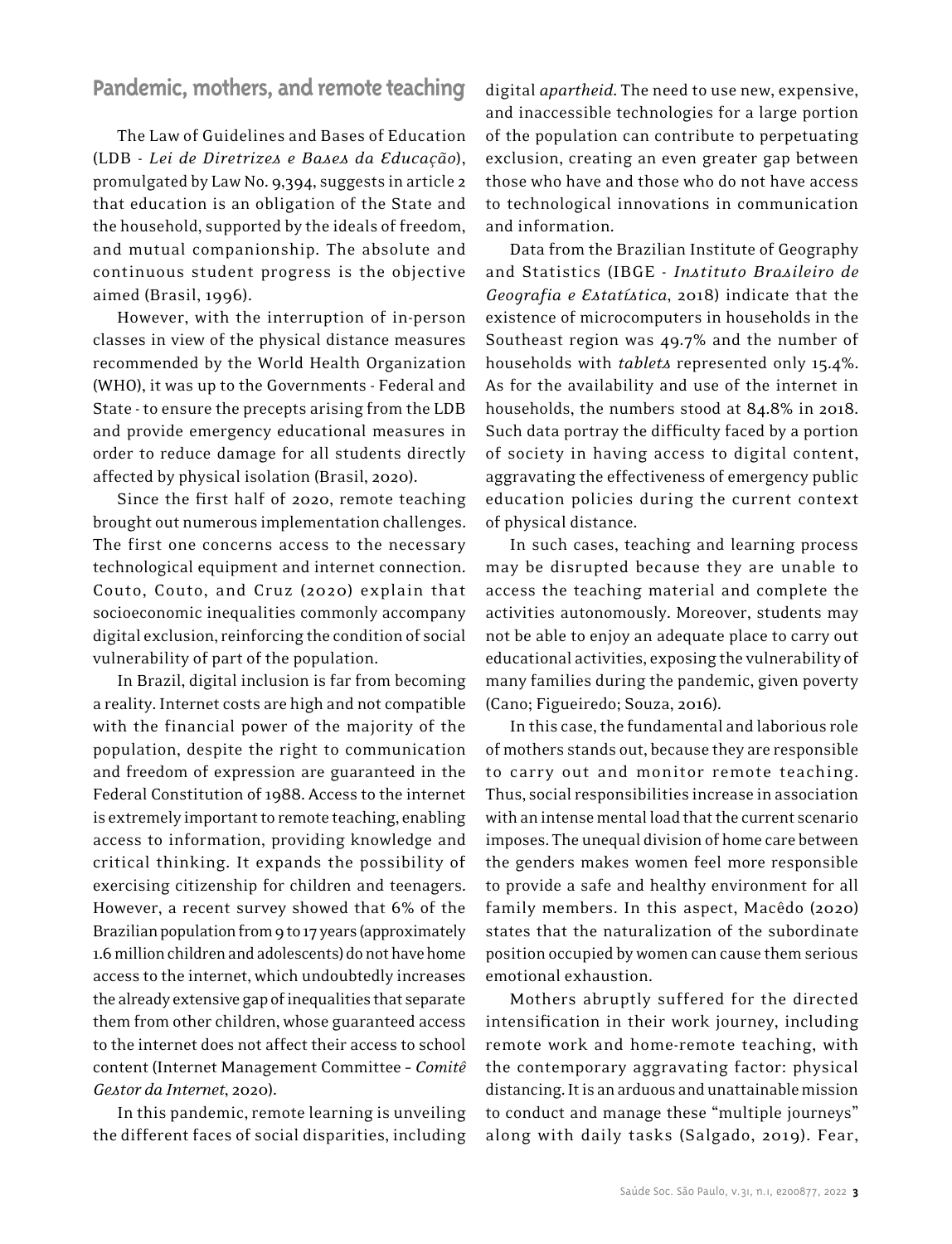unemployment insecurity, and financial instability also interfere in their personal life.

Hence this article proposes to describe the experiences and challenges experienced by mothers during physical isolation during the covid-19 pandemic, highlighting their perceptions about remote teaching.

# **Methodology**

This is qualitative research. According to Minayo (2014, p. 57), this sort of research clarifies the relationships, perceptions, opinions, and "the products of the interpretations that humans make about how they live, feel, and think".

This research deals with the different perceptions and experiences about remote teaching, from a subjective perspective of the participants. Perception provides meaning and organization to the individual sensations, thus symbolizing the uniqueness of individuals (Oliveira; Júnior, 2013).

In a more contemporary perspective, the authors Prado Filho and Martins (2007) reflect that subjectivity is built by the relationship between the subject's knowledge and experiences, allowing individuals to be different from one another. Thus, understanding the subjectivity and perception of each individual is important in this work in order to acknowledge new realities and experiences.

For this study, we singled women over 18 years old out. They lived in the São Paulo (Brazilian state) countryside with their children, aged between five and seven years old. Kids attended municipal public schools. We did not include adults living in the same house (grandparents, parents, or older siblings).

The researchers invited a municipal teaching school from the São Paulo countryside, in which one of them works as a teacher, and presented the proposal to the school board, which randomly selected a group of women whose children, aged between five and seven years, were enrolled. The school management team gave the names and telephone numbers to the researchers, without prior knowledge about the participants' identities.

Data were obtained through semi-structured interviews and carried out via telephone call. Participants only answered the questionnaire after explaining the study objectives and agreement. Mothers were asked about the changes caused by physical distance, concerning reconciling paid work with the care and demands of the home, besides monitoring and carrying out school activities with their children. The interviews were recorded using the *Cube ACR smartphone* application, with the knowledge and authorization of the participants.

The interviews were transcribed and later treated in light of Content Analysis. Content Analysis consists of a compilation of investigative tools, commonly used in qualitative research, in order to examine and report the content achieved through the subjects' speeches. In addition, this methodology allows revealing implied information present in the reports, as well as the achievement of logical and justified assumptions regarding the origin of this information (Bardin, 2016).

Bardin (2016) establishes three phases for Content Analysis: pre-analysis, material exploration, and treatment of results. Pre-analysis refers to the organization and structuring of the material to be worked on. This stage enables a floating reading, choose documents, formulate hypotheses and objectives, and elaborate indicators. The second phase, called material exploration, presents the codification, classification, and categorization of the work. The third stage deals with the treatment of results, inference, and interpretation. This phase is characterized by intuition, critical and reflective analysis of the content (Bardin, 2016).

From the reading and analysis of the collected data, we sought to approximate the meanings of the participants' statements, identifying three thematic categories related to remote teaching: the first involves adaptations to the new teaching model, the second encompasses the different experiences of the participants over this period and the third deals with difficulties in accessing equipment and connections.

In order to preserve the identity of the participants, they were mentioned in the results and discussions through alphanumeric identification (P1, P2), where P refers to participants, followed by the numerical sequence from 1 to 15.

The study was approved by the Research Ethics Committee under opinion number: 4,103,389,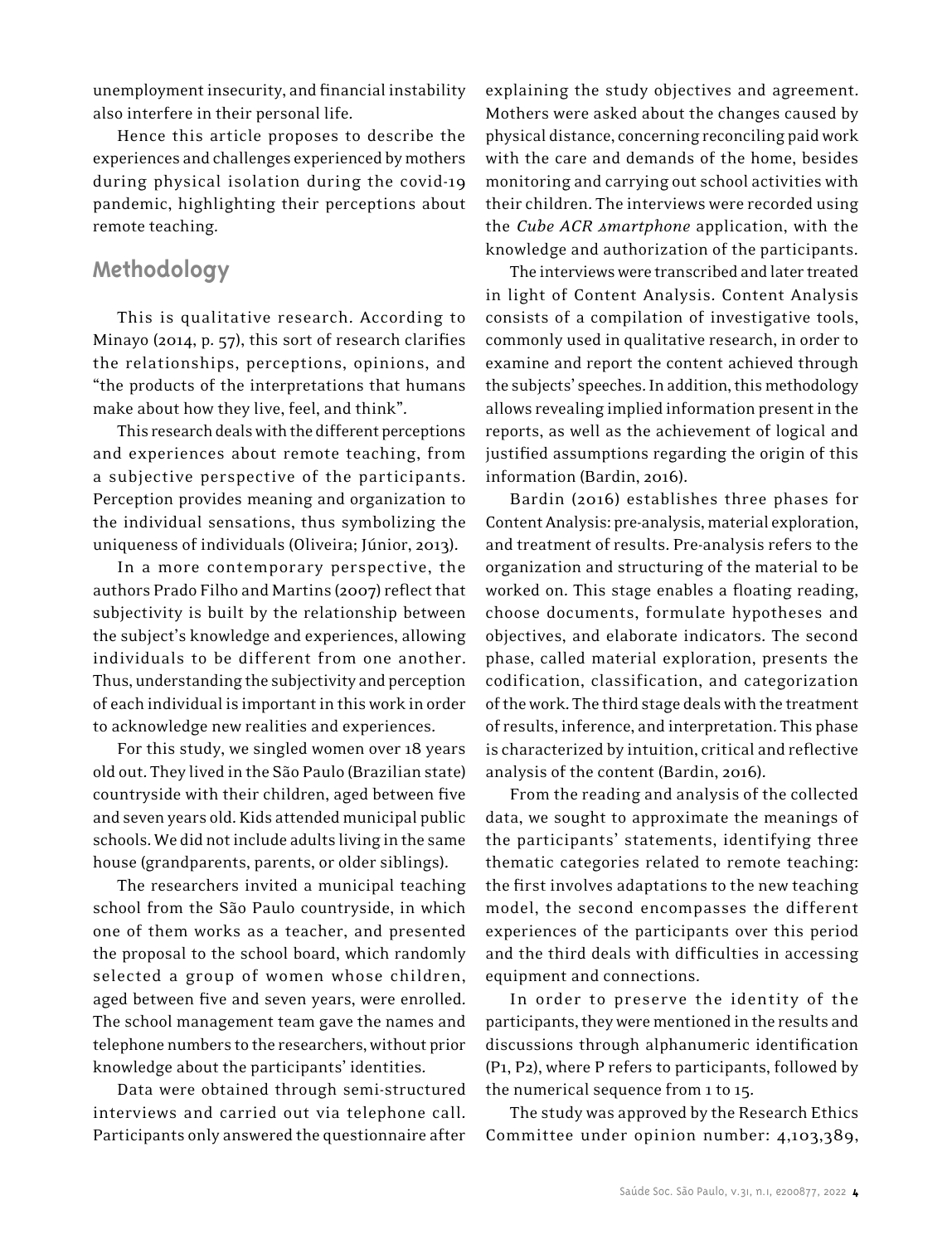respecting Resolution 466/12 of the National Health Council.

## **Results and discussion**

The results point to the creation of three thematic categories that represent the participants' perceptions about the experience with remote teaching. These categories are divided into adaptations to the new teaching model, mothers' experiences with this new model, and the main difficulties with the use of technologies.

# **Profile of participants**

The study included 15 women aged 25 to 50 years, with education ranging from incomplete elementary school to complete higher education. Participants also ranged from one to seven children. All participants were married or lived with a partner in a stable relationship. Considering the performance of paid activity during the pandemic, seven participants declared to be employed and eight were unemployed. The profile of the mothers participating in this study is detailed in the chart below.

|                | Age                       | Schooling                                       | Occupation                                            | Marital<br>status   | <b>Number</b><br>of<br>children | Age of<br>the child<br>enrolled<br>$\frac{1}{\ln \theta}$<br>researched<br>school | Residents<br>in the<br>same<br>house | Any<br>older<br>adults<br>living<br>in the<br>same<br>house? | Extended<br>family? |
|----------------|---------------------------|-------------------------------------------------|-------------------------------------------------------|---------------------|---------------------------------|-----------------------------------------------------------------------------------|--------------------------------------|--------------------------------------------------------------|---------------------|
| PI             | 41<br>years               | Complete<br>secondary                           | Call<br>Center                                        | Common-<br>law      | ı child                         | 6 years                                                                           | 4<br>residents                       | Yes                                                          | Yes                 |
| P <sub>2</sub> | old<br>50<br>years<br>old | education<br>Complete<br>secondary<br>education | Attendant<br>Does not<br>exercise<br>paid<br>activity | marriage<br>Married | $\overline{7}$<br>children      | 6 years                                                                           | 9<br>residents                       | No                                                           | No                  |
| P <sub>3</sub> | 39<br>years<br>old        | Complete<br>primary<br>school                   | Pet store<br>employee                                 | Married             | $\overline{2}$<br>children      | 6 years                                                                           | 4<br>residents                       | <b>No</b>                                                    | N <sub>o</sub>      |
| P <sub>4</sub> | 38<br>years<br>old        | Complete<br>higher<br>education                 | <b>Basic</b><br>education<br>teacher i                | Married             | ı child                         | 6 years                                                                           | 3<br>residents                       | No                                                           | No                  |
| P <sub>5</sub> | 32<br>years<br>old        | Complete<br>secondary<br>education              | Seller                                                | Married             | ı child                         | 7 years                                                                           | 3<br>residents                       | No                                                           | No                  |
| <b>P6</b>      | 49<br>years<br>old        | Incomplete<br>primary<br>school                 | Seller                                                | Married             | $\overline{2}$<br>children      | 6 years                                                                           | 4<br>residents                       | <b>No</b>                                                    | N <sub>o</sub>      |
| P7             | 36<br>years<br>old        | Complete<br>higher<br>education                 | Does not<br>exercise<br>paid<br>activity              | Married             | 3<br>Children                   | 6 years                                                                           | 5<br>residents                       | No                                                           | No                  |

#### **Chart 1 – Profile of participating mothers**

continue...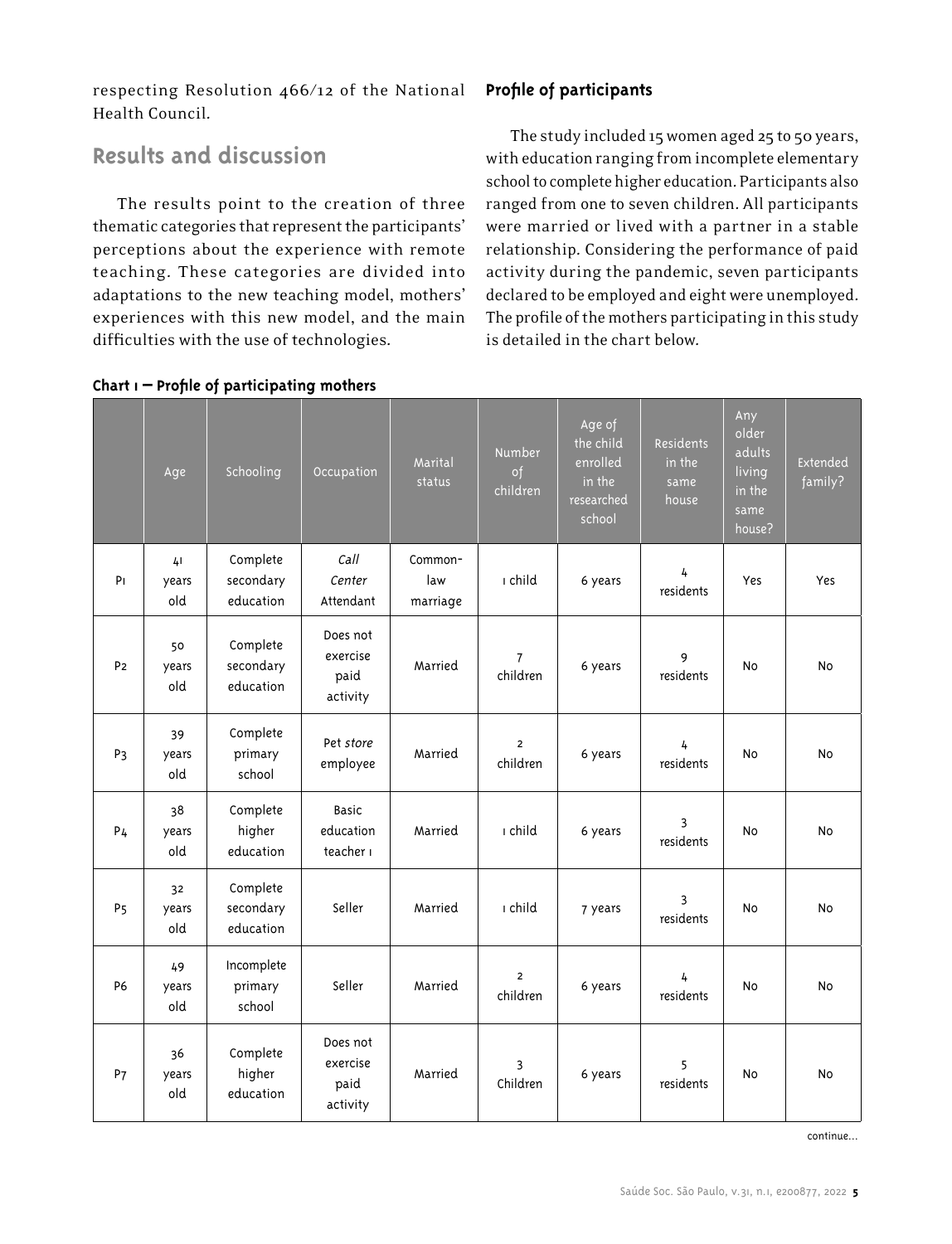### **Chart 1 – Continuation**

|                 | Age                | Schooling                          | Occupation                               | Marital<br>status          | <b>Number</b><br>of<br>children | Age of<br>the child<br>enrolled<br>in the<br>researched<br>school | Residents<br>in the<br>same<br>house | Any<br>older<br>adults<br>living<br>in the<br>same<br>house? | <b>Extended</b><br>family? |
|-----------------|--------------------|------------------------------------|------------------------------------------|----------------------------|---------------------------------|-------------------------------------------------------------------|--------------------------------------|--------------------------------------------------------------|----------------------------|
| P <sub>8</sub>  | 25<br>years<br>old | Complete<br>primary<br>school      | Does not<br>exercise<br>paid<br>activity | Common-<br>law<br>marriage | 3<br>Children                   | 6 years                                                           | 5<br>residents                       | No                                                           | No                         |
| P <sub>9</sub>  | 39<br>years<br>old | Complete<br>secondary<br>education | Seller                                   | Married                    | $\overline{2}$<br>children      | 5 years                                                           | 4<br>residents                       | No                                                           | No                         |
| Pio             | 41<br>years<br>old | Complete<br>secondary<br>education | Does not<br>exercise<br>paid<br>activity | Married                    | 3<br>Children                   | 7 years                                                           | 5<br>residents                       | No                                                           | No                         |
| PH              | 36<br>years<br>old | Complete<br>secondary<br>education | Does not<br>exercise<br>paid<br>activity | Married                    | 3<br>Children                   | 6 years                                                           | 5<br>residents                       | No                                                           | <b>No</b>                  |
| P <sub>12</sub> | 40<br>years<br>old | Incomplete<br>secondary<br>school  | Does not<br>exercise<br>paid<br>activity | Married                    | $\overline{2}$<br>children      | 6 years                                                           | 4<br>residents                       | No                                                           | No                         |
| P <sub>13</sub> | 36<br>years<br>old | Complete<br>secondary<br>education | Does not<br>exercise<br>paid<br>activity | Married                    | $\overline{2}$<br>children      | 5 years                                                           | 4<br>residents                       | No                                                           | No                         |
| P14             | 29<br>years<br>old | Complete<br>secondary<br>education | Does not<br>exercise<br>paid<br>activity | Married                    | 3<br>Children                   | 5 years                                                           | 5<br>residents                       | No                                                           | No                         |
| P <sub>15</sub> | 25<br>years<br>old | Complete<br>secondary<br>education | Customer<br>Service<br>Agent             | Common-<br>law<br>marriage | ı child                         | 6 years                                                           | 5<br>residents                       | Yes                                                          | Yes                        |

### **Adaptations for Emergency Remote Teaching**

The adaptations adopted by the school to help parents or guardians to develop emergency remote teaching during physical isolation allowed for a selection of contents that would be remotely worked throughout the school year. The flexibility

of school content aimed at greater acceptance and understanding of children and parents, who would be helping their children in these activities. The obligation to start the formal literacy process with children aged five to seven years was replaced by the work with other basic skills, practicable and accessible to parents.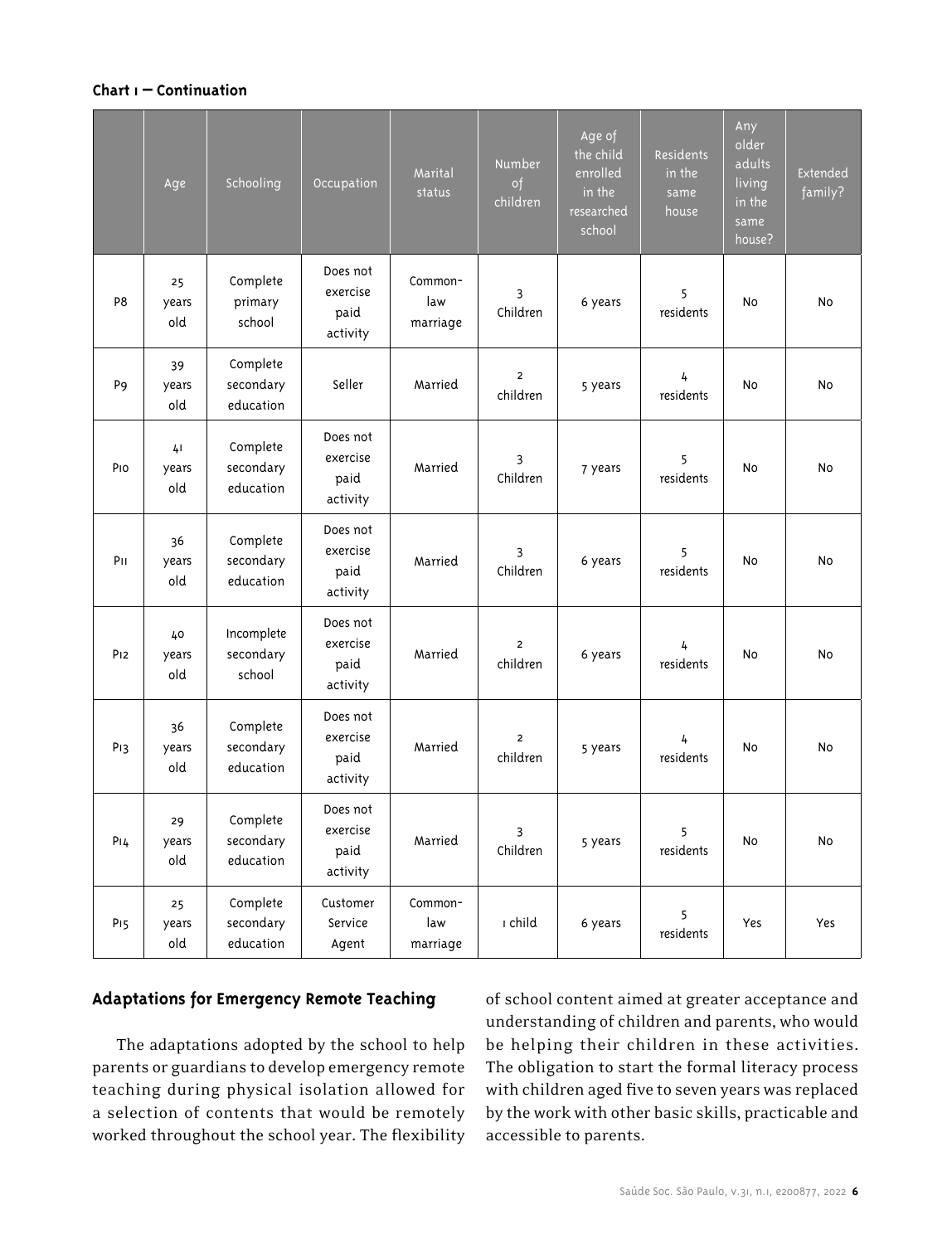Based on the interviews, we noticed that the school stuck to providing pedagogical and educational content, not addressing issues such as food security, social assistance, and emergency assistance, even if some families need this information of a social nature.

The demands of the school attributed to the household, concerning educational activities during physical distancing, consisted of the daily performance of activities offered by the basic education teacher I (*professora de educação básica I*) and the weekly execution of activities provided by the physical education and music education teachers. The school provided daily digital materials in the form of a PDF file and printed materials in the form of handouts bimonthly. Besides, there was realtime online assistance and monitoring with basic education I teachers, music teachers, and physical education teachers by the *WhatsApp* application.

At the end of this daily and weekly process, it would be up to the parents or guardians to send the teachers photos and/or videos of the activities proving their accomplishment. In addition, this feedback in the form of photographic and audiovisual material was used as an assessment of student learning:

*Groups were made on WhatsApp and we are being monitored by teachers, physical education, classroom.* (T1)

*I think we are having support as far as possible and this WhatsApp form is handy.* (P12)

*The school is giving support, yes, the guidelines comes out in the group (WhatsApp). (P4)*

It is noteworthy that the relationship between the school and families during the pandemic period was based on the recommendations and possibilities of communication, part of the interviewees criticized the way in which the school offered pedagogical assistance.

*While we're on WhatsApp, I know that in private schools students are taking classes online, as we don't, that's how we manage.* (P5)

*I feel that the difficulty is for all sides, both for students and teachers. It's something very new. It's been an attempt, I don't learn as much, but I see the effort on both sides.* (P2)

The difficulties and differences in the experiences between families and students from private and public schools were expressed, denoting that more resources can determine better follow-up and learning.

#### **Mothers' experiences on Emergency Remote Teaching**

The educational demands required by the school were mostly carried out by the mothers participating in this study, which resulted in the increase of worked hours, daily dedicated to the children's formal education. Before the pandemic, it was up to family members to help their children with pedagogical reinforcement tasks, also called homework. These activities require an hour to an hour and a half a day to be carried out, as this is a reinforcement of what was worked on in the classroom by the teachers. However, during remote teaching, the hours devoted by mothers to carrying out pedagogical activities increased according to their perception.

*From one o'clock to four o'clock we do school activities every afternoon.* (P5)

*I don't have time to wash a bathroom, to do my routine here at home, the laundry is piling up, my husband doesn't help. I was kind of a teacher. I'mnot even a mother anymore. There are times when my youngest daughter talks to me and I say: get out there, I'mhelping your brother with his lesson.* (P13)

It is noted that the dedication to school activities affects women's daily lives in several ways, including the concern with not being able to maintain the same routine as before the pandemic period (De Oliveira, 2020).

The process of adapting and organizing the routine to carry out the pedagogical tasks was of paramount importance to avoid the accumulation of activities and for their performance to be legitimate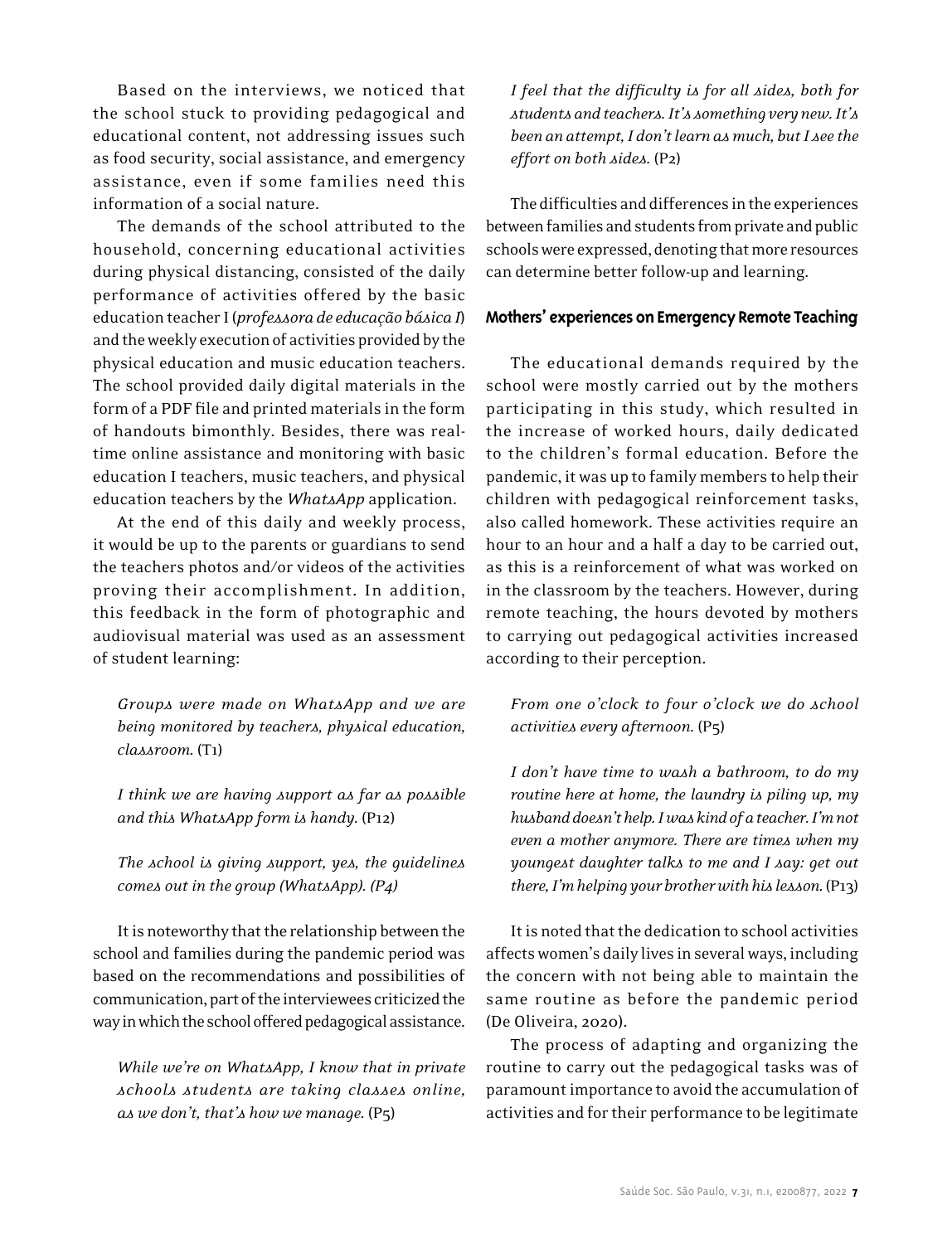with regard to the children's learning. One of the interviewees reports:

*"The teacher sends the schedule of the day with exercises, she has the material and the Portuguese and math handouts, so she gives us the schedule and we do it. What I'm doing is creating a time at home to do the chores".* (P5)

We observed that some mothers did not fully understand the guidelines provided by the school in relation to the syllabus. The participants expressed their limitations regarding remote teaching and attributed this fact to not having specific training in early childhood education and to their own level of education.

*I think it's very difficult because we didn't study to teach and I don't know how to deal with early childhood education. To tell you the truth, for me this is the difficulty, I don't understand much.* (P6)

*We don't know, we don't have the same notion, we didn't study.* (P3)

*I quit school too early, you know? I can't help much.* (P8)

In this sense, Freire, Roazzi, and Roazzi (2015, p. 35) think that the low level of education and literacy of parents can interfere in the school development of their children, because it "[...] implies the transmission of knowledge to the children when putting them to study and helping with the tasks proposed by the school, generating a feeling of insecurity; for this reason, they consider themselves incapable of transmitting knowledge".

The present school established a standard in the way of offering pedagogical accompaniment. However, some teachers overcome the guidelines.

*"She has classes every day through WhatsApp, the teacher is sending video, audio, there is interaction between students, activities they do and then we post video or photo, her teacher created a YouTube channel with stories and activities, it's been very interesting, she's enjoying it too much"*. (P9)

The feeling of satisfaction was mentioned by some participants when they reported about the opportunity to actively participate in the pedagogical and cognitive development process of their children during the remote teaching:

*" I'm even thinking this quarantine is good because I'm closely following his development".* (P1);

*"For me, actually, it's been more relaxed doing the activities than before."* (P10)

On the opportunity and commitment of parents to monitoring their children, Saraiva-Junges and Wagner (2016, p. 115) consider that "[...] regardless the cultural context, the household tends to participate and get involved in the most varied ways with their children's school and show concern for their success at school". In fact, it can be observed that the role specifically of mothers is evidenced at this time, making this period also one of growth and approximation of them with their children.

Thus, it is noted that the specificities of each family nucleus influence this assessment and perception of the feeling of satisfaction. Some narratives, however, showed dissatisfaction with the experience of teaching away from home. It was observed that dissatisfaction comes, above all, from participants who exercise a paid profession. The main justification was the professional work overload associated with housework.

One mother, a *pet store employee,* related the extensive workload in her routine:

*"I only have night and weekend to help, everything is delayed, I work all day and her father too".* (P3)

P4, who is a basic education teacher and is working remotely during the pandemic, reports that her dissatisfaction with homeschooling with her daughter is due to her overload of professional and domestic work:

*"As a worker, I think this is very difficult, it's much worse, we are charged all the time".* (P4)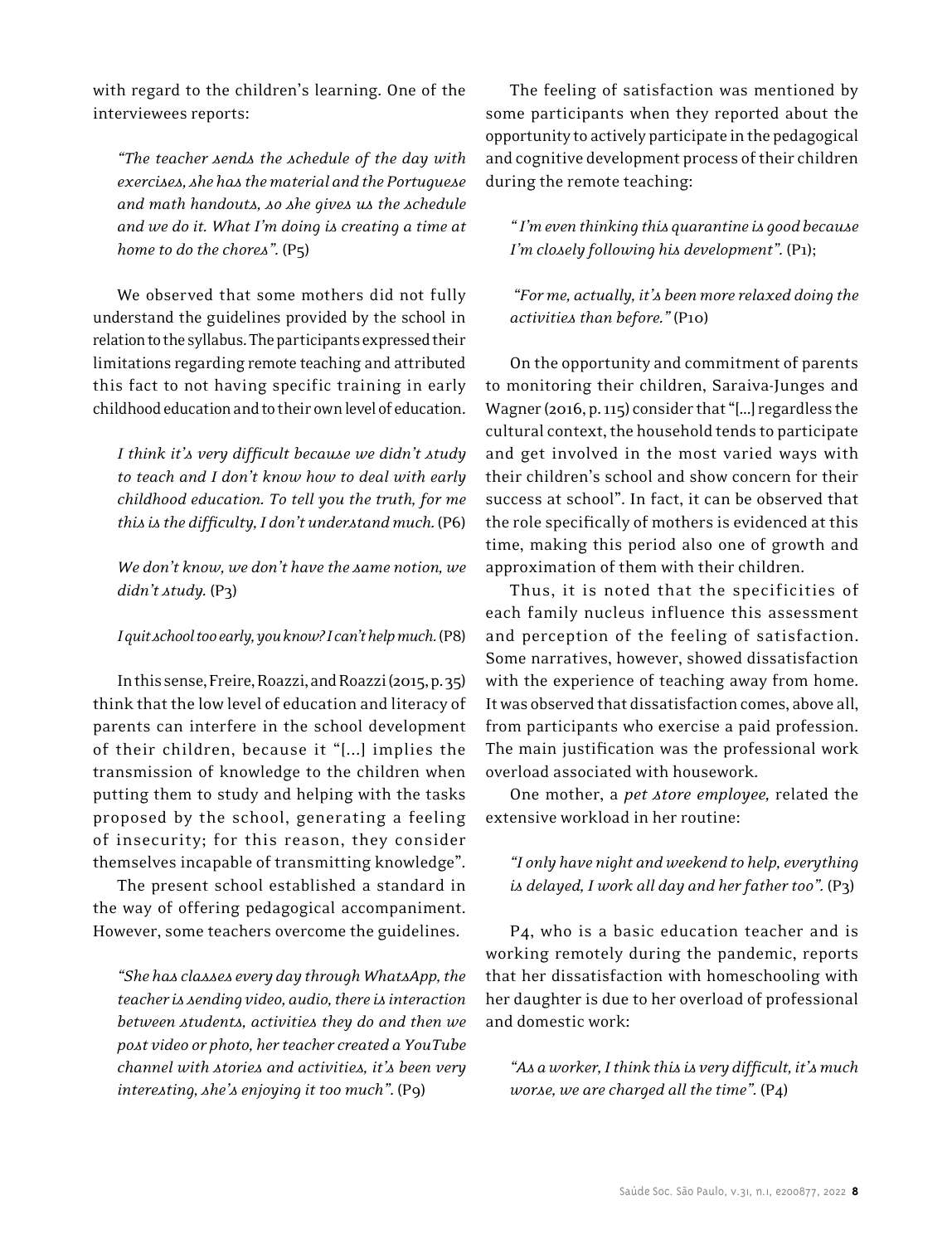The multiplicity of tasks and responsibilities in the course of physical distance extends to your home. The participant explains that the fact of working at home remotely puts her in a position of selfdemanding to perform all household tasks:

*"At the same time I'm with my class as a teacher, I'm teaching my daughter, I'm doing the food and cleaning the backyard because I'm at home, I have to do everything".* (P4)

In this context, participants realized that helping children in school activities was one among other demands socially attributed to women during the quarantine period. Ogido and Schor (2012) note the absence of social policies aimed at mothers who need to work and still care for their children, reflecting a greater workload for them.

Biroli (2018, p. 14) explains that "one of the cruel faces of unequal accountability is the attribution to mothers not only of everyday tasks, but of the responsibility for 'educating' and 'protecting' their children in social environments". The United Nations (UN) recognizes the importance and social role of women during the covid-19 quarantine and proposes, as a recommendation, "promote policy measures that allow the recognition, reduction, and redistribution of the unpaid work overload that occurs in homes" (UN, 2020, p. 3). They are mothers, professionals, and also home educators all in one.

Some participants with no paid work during the quarantine also complained about the overload of housework and remote teaching.

*"We get overloaded with homework and chores and every day you have to be there thinking about what you're going to do for lunch, at dinner, son, and it's a mother's baby" ["A gente fica sobrecarregada com lição, tem o serviço de casa, que é um serviço que todo dia você tem que estar ali pensando no que vai fazer para o almoço, na janta, filho, e filho é da mãe"].* (P11)

*"I was very overwhelmed, so I went to my husband and said: please, we have to get organized, I can't handle it, you need to help me."* (P13)

*"I do everything here at home".* (P13)

P14, who also does not have a paid profession and has three school-age children, concludes*:*

*"I am the employee of the month, I am a mother, a teacher, and a maid".* (P14)

The interviewee's statement reveals the stress on the unfair sexual division of work at home. According to what Hirata and Kergoat (2007), the division of household chores between the sexes is disproportionate. According to studies by Biroli (2018), the perception that women have about themselves, regarding their role in society, is directly related to gender relations and the sexual division of work.

These statements corroborate data from the IBGE New Agency (*Agência IBGE Notícias*, 2020), released through the National Household Sample Survey (PNAD - Pesquisa Nacional por Amostra de Domicílios), which demonstrates that women devoted an average of 21.3 hours of their weekly time to housework or caring for people, while men spent only 10.9 hours weekly in 2018. These numbers increased significantly during the pandemic because family life and tribulations intensified.

### **Difficulty in accessing equipment and connections for emergency remote teaching**

For remote teaching to take place, families should have the necessary technological means, such as cell phones, *tablets*, or computers with internet access. However, the lack of resources and ability were limiting factors.

P2 has seven school-age children and reports the difficulty faced regarding the shared use of smartphone devices. The household has a limited number of smartphones with internet access, which means that the children have to take turns carrying out the educational activities provided by the school. The participant describes it like this:

 *"It's a nuisance! My internet didn't work, I've a outdated computer, my husband works and his smartphone can't be lend, my thirteen-year-old [daughter] didn't have a cell phone, my twelve-yearold [son] shares [his smartphone] with the six-yearold, resulting in a lot of anxiety" .* (P2)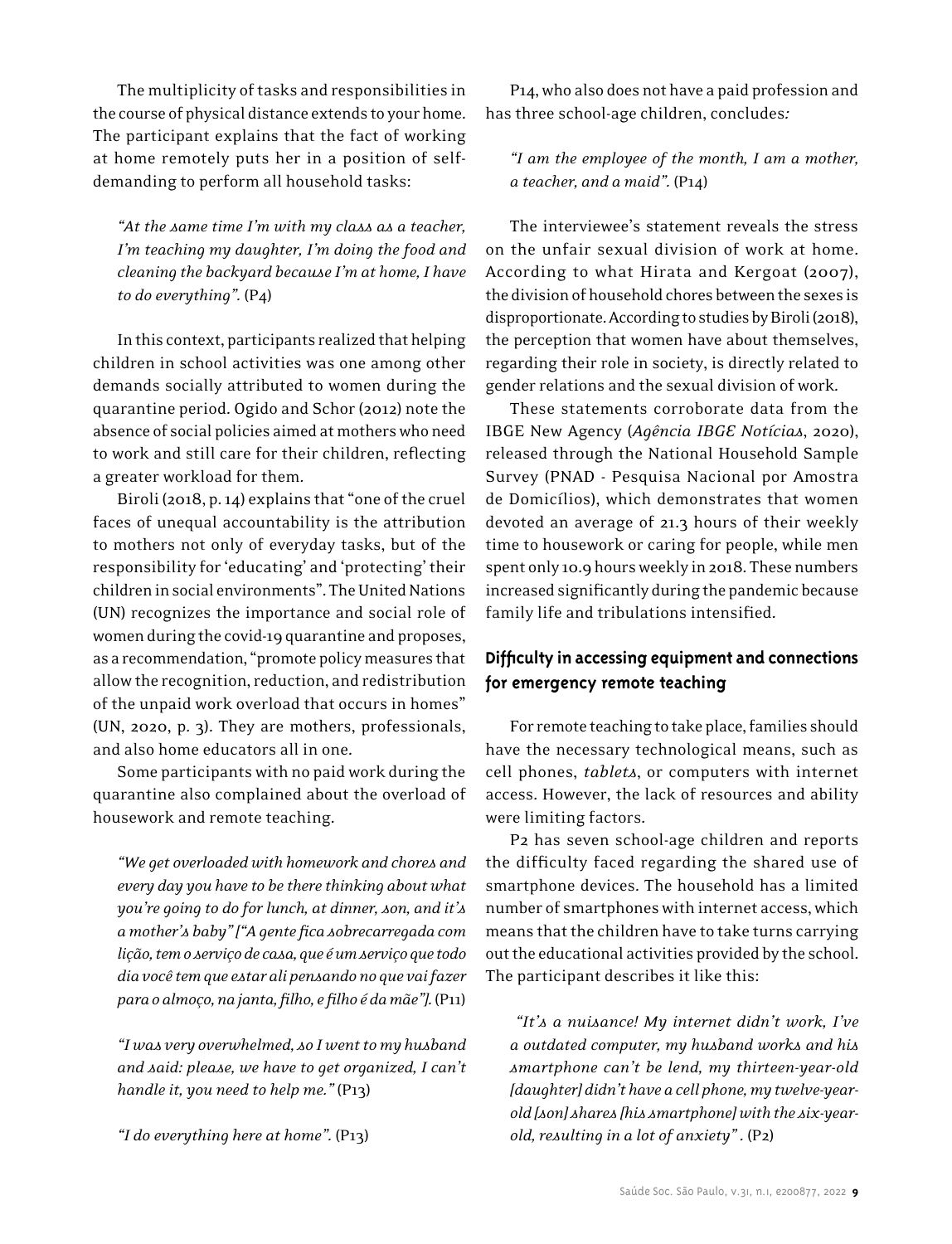Full access to digital media today has become as essential as other products and basic features of a home. According to a survey carried out in 2019 by the Regional Center for the Development of Studies on the Information Society (CETIC - *Centro Regional para o Desenvolvimento de Estudos sobre a Sociedade da Informação*), related to the Internet Management Committee (*Comitê Gestor da Internet*), Brazil currently has 134 million internet users. The study points out latent inequalities when considering gender, race, and region, emphasizing that solutions report to concrete government actions in the area (Internet Management Committee in Brazil, 2021).

P15 brings in her speech an uncertainty whether this type of teaching is being effective, associating her financial condition to her daughter's school performance:

*"I can't say whether I like it or not, the problem is if this works out, are children learning? I don't think so.*  I am poor and my daughter will be left behind". (P15)

Santos (2018) argues that people are largely affected by the social conditions in which they live. In fact, the social condition of households reflects the impacts caused by socio-economic inequalities ingrained in the country and aggravated in the pandemic period.

The experiences lived by these mothers during emergency remote teaching are complex and their perceptions and assessments cross over issues of gender inequality and socioeconomic disparities. Their roles in conducting their children's school activities during the pandemic demonstrated that the sexual division of labor continues to be a reality and expose them to tasks that require proper training and remuneration. In the final analysis, overwork exploits women of lower social class above all. So we think about the impact that this situation exerts on their lives, routine, and health.

### **Final considerations**

The entire educational sector has reinvented itself and currently has several initiatives through digital platforms, from the simplest to the most complex, intending to help the students' learning process. Thus, it is evident that part of the teachers sought different alternatives, in addition to the school strategies to ensure quality education for all.

Although the adjustments proposed by the school were designed to make remote home teaching feasible, some situations such as the lack of technological resources (including computers, *tablets*, and internet) and the mothers' lack of preparation in dealing with the content of the subjects were factors that hampered the satisfaction in educational proposals. We stress the sexual division of labor and the aggravation of the female burden. Women completely assumed the direction of their children's educational process, many of them without the support of partners.

Despite dissatisfaction with this reality and with the perception of overwork, fatigue, and anxiety, some participants also realized that the daytime contact with their families and their active participation in the process of solving school tasks have been an opportunity to approach their children and know their learning process better.

A racial approach is necessary to understand this phenomenon, knowing that the racial issue determines different experiences for women, even though women from the same socioeconomic background are being analyzed.

We needed more studies to identify the different ways by which women deal with the challenges arising from the pandemic, especially the consequences of this "new normal", the workload, and the impact on health, including mental health. Black women suffer different impacts. Although we do not address this issue here, we consider they have children enrolled in public schools and, thus, black mothers belong to similar social strata.

# **References**

AGÊNCIA IBGE NOTÍCIAS. Em média, mulheres dedicam 10,4 horas por semana a mais que os homens aos afazeres domésticos ou ao cuidado de pessoas. Editoria: Estatísticas Sociais, 2020. *Agência IBGE Notícias*, [*S.l*.], 4 jun. 2020. Disponível em: https://agenciadenoticias.ibge. gov.br/agencia-sala-de-imprensa/2013-agenciade-noticias/releases/27877-em-media-mulheres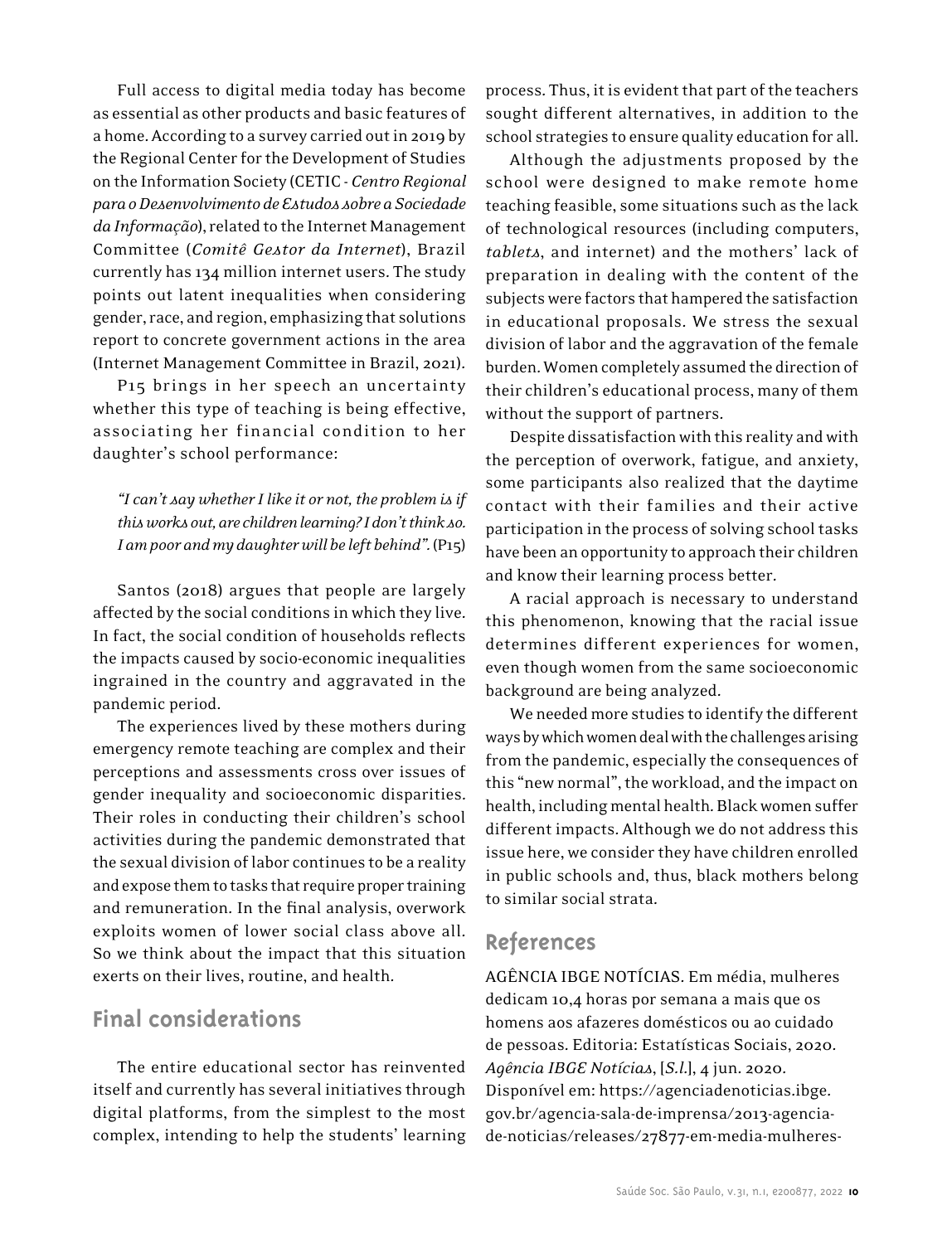dedicam-10-4-horas-por-semana-a-mais-que-oshomens-aos-afazeres-domesticos-ou-ao-cuidadode-pessoas. Acesso em: 23 set. 2021.

BARDIN, L. *Análise do Conteúdo*. 3. ed. Lisboa: Edições 70, 2016.

BIROLI, F. *Gênero e desigualdades*: limites da democracia no Brasil. São Paulo: Boitempo, 2018.

BRASIL. Parecer do Conselho Pleno, do Conselho Nacional de Educação CNE/CP nº 5/2020, de 28 de abril de 2020. Reorganização do Calendário Escolar e da possibilidade de cômputo deatividades não presenciais para fins de cumprimento da carga horária mínima anual, em razão da Pandemia da COVID-19. *Diário Oficial da União*, seção 1, Brasília, DF: 1 de jun. 2020. Disponível em: http://portal.mec.gov.br/index. php?option=com\_docman&view=download&ali as=145011-pcp005-20&category\_slug=marco-2020 pdf&Itemid=30192. Acesso em: 18 ago. 2020.

BRASIL. Presidência da República. Lei nº 9.394, de 20 de dezembro de 1996. *Estabelece as diretrizes e bases da educação nacional*. *Diário Oficial da União*, seção 1, Brasília, DF: 23 dez. 1996. Disponível em: http://www.planalto.gov.br/ ccivil\_03/leis/l9394.htm. Acesso em: 19 jul. 2020.

CANO, M. A. T.; FIGUEIREDO, G. L. A.; SOUZA, V. J. Grupos Vulneráveis: crianças e adolescentes. In: FIGUEIREDO, G. L. A.; MARTINS, C. H. G. (Org.). *Políticas Tecnologias e Práticas em Promoção da Saúde*. São Paulo: Hucitec, 2016. p. 152-167.

COMITÊ GESTOR DA INTERNET NO BRASIL. Núcleo de Informação e Coordenação do Ponto Br (Ed.). *Pesquisa sobre o uso da internet por crianças e adolescentes no brasil 2019*. São Paulo: Comitê Gestor da Internet no Brasil, 2020. Disponível em: https://www.cetic.br/pt/publicacao/pesquisa-sobreo-uso-da-internet-por-criancas-e-adolescentes-nobrasil-tic-kids-online-brasil-2019/. Acesso em: 20 jul. 2021.

COMITÊ GESTOR DA INTERNET NO BRASIL. Núcleo de Informação e Coordenação do Ponto Br (Ed.). *Pesquisa web sobre o uso da internet no brasil durante a pandemia do novo coronavírus*: Painel TIC COVID-19. Núcleo de

Informação e Coordenação do Ponto BR. São Paulo: Comitê Gestor da Internet no Brasil, 2021. Disponível em https://www.cetic.br/media/ docs/publicacoes/2/20210426095323/painel\_tic\_ covid19\_livro\_eletronico.pdf. Acesso em: 20 jul. 2021.

COUTO, E. S.; COUTO, E. S.; CRUZ, I. M. P. #fique em casa: educação na pandemia da COVID-19. *Interfaces Científicas-Educação*, Aracaju, v. 8, n. 3, p. 200-217, 2020. DOI: 10.17564/2316-3828.2020v8n3p200-217

DE OLIVEIRA, A. L. A espacialidade aberta e relacional do lar: a arte de conciliar maternidade, trabalho doméstico e remoto na pandemia da covid-19. *Revista Tamoios*, Rio de Janeiro, v. 16, n. 1, p. 154-166, 2020. DOI: 10.12957/tamoios.2020.50448

FEDERICI, S. *O ponto zero da revolução*: trabalho doméstico, reprodução e luta feminista. Tradução Coletivo Sycorax. São Paulo: Editora Elefante, 2019.

FREIRE, H. B; ROAZZI, A; ROAZZI, M. M. O nível de escolaridade dos pais interfere na permanência dos filhos na escola? Does parental education level interferes with the permanence of children in school? *Revista de Estudios e Investigación en Psicología y Educación*, [*S.l.*], v. 2, n. 1, p. 35-40, 2015. DOI: 10.17979/reipe.2015.2.1.721

HIRATA, H.; KERGOAT, D. Novas configurações da divisão sexual do trabalho. *Cadernos de pesquisa*, São Paulo, v. 37, n. 132, p. 595-609, 2007. DOI: 10.1590/S0100-15742007000300005

IBGE – Instituto Brasileiro de Geografia e Estatística. Pesquisa nacional por amostra de domicílios contínua – PNAD Contínua. Acesso à internet e a televisão e posse de telefone móvel celular para uso pessoal 2018. Rio de Janeiro: IBGE, 2018. Disponível em: https://ftp.ibge.gov. br/Trabalho\_e\_Rendimento/Pesquisa\_Nacional\_ por\_Amostra\_de\_Domicilios\_continua/Anual/ Acesso\_Internet\_Televisao\_e\_Posse\_Telefone\_ Movel\_2018/Analise\_dos\_resultados\_TIC\_2018.pdf. Acesso em: 23 ago. 2021.

MACÊDO, S. Ser mulher trabalhadora e mãe no contexto da pandemia COVID-19: tecendo sentidos. *Revista do NUFEN*, Belém, v. 12, n. 2, p. 187-204, 2020. DOI: 10.26823/RevistadoNUFEN.vol12.nº02rex.33